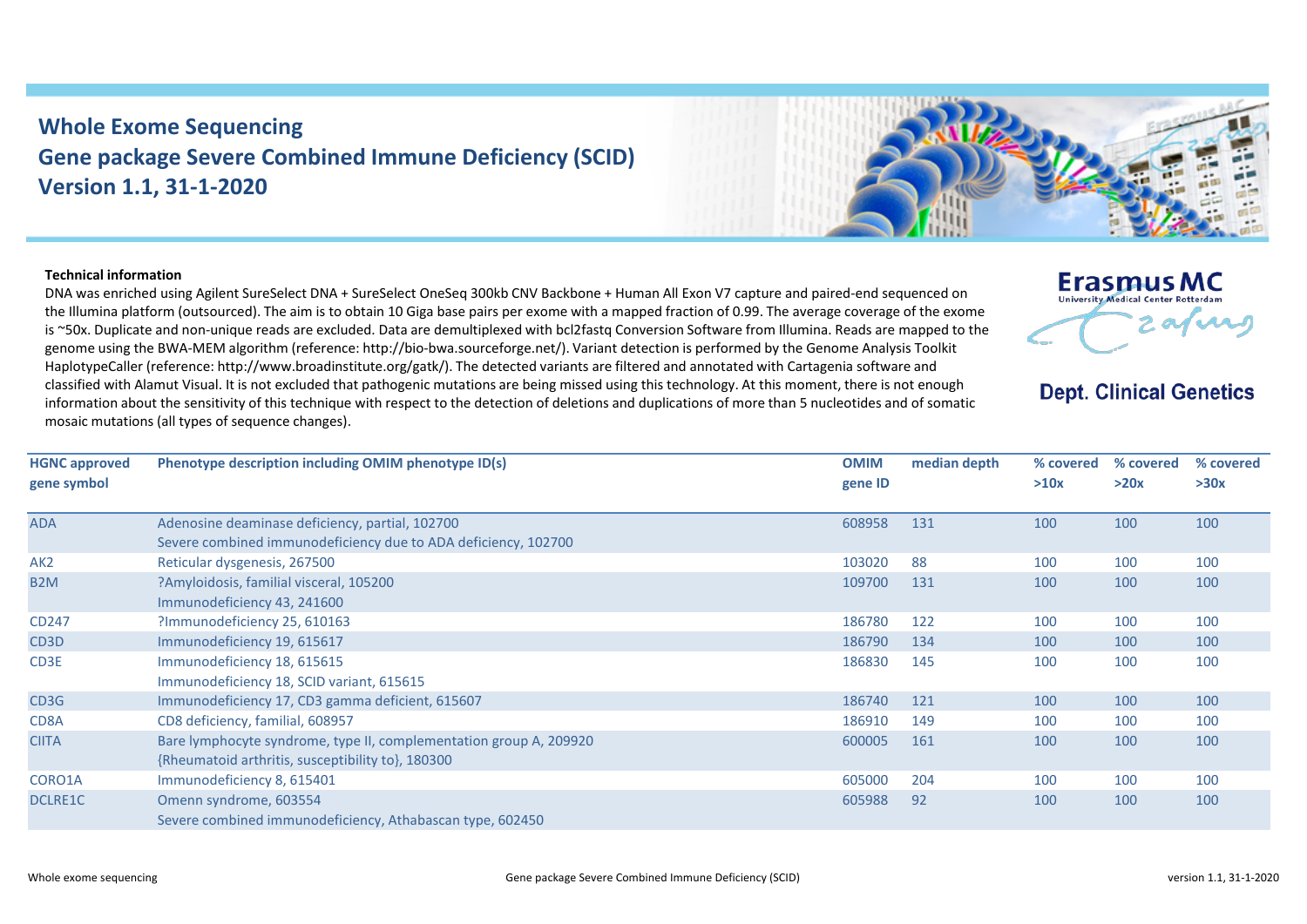| <b>HGNC approved</b><br>gene symbol | Phenotype description including OMIM phenotype ID(s)                                                   | <b>OMIM</b><br>gene ID | median depth     | % covered<br>>10x | % covered<br>>20x | % covered<br>>30x |
|-------------------------------------|--------------------------------------------------------------------------------------------------------|------------------------|------------------|-------------------|-------------------|-------------------|
|                                     |                                                                                                        |                        |                  |                   |                   |                   |
| DOCK <sub>2</sub>                   | Immunodeficiency 40, 616433                                                                            | 603122                 | 119              | 100               | 100               | 100               |
| DOCK8                               | Hyper-IgE recurrent infection syndrome, 243700                                                         | 611432                 | 109              | 100               | 100               | 99                |
| IL2RG                               | Combined immunodeficiency, moderate, 312863                                                            | 308380                 | 110              | 100               | 100               | 100               |
|                                     | Severe combined immunodeficiency, 300400                                                               |                        |                  |                   |                   |                   |
| IL7R                                | Severe combined immunodeficiency, T-cell negative, B-cell/natural killer cell-positive type, 608971    | 146661                 | 94               | 100               | 100               | 100               |
| JAK3                                | SCID, T-negative/B-positive type, 600802                                                               | 600173                 | 142              | 100               | 100               | 100               |
| LAT                                 | No OMIM phenotype                                                                                      | 602354                 | 136              | 100               | 100               | 100               |
| <b>LCK</b>                          | ?Immunodeficiency 22, 615758                                                                           | 153390                 | 182              | 100               | 100               | 100               |
| LIG4                                | LIG4 syndrome, 606593                                                                                  | 601837                 | 114              | 100               | 100               | 100               |
|                                     | {Multiple myeloma, resistance to}, 254500                                                              |                        |                  |                   |                   |                   |
| NHEJ1                               | Severe combined immunodeficiency with microcephaly, growth retardation, and sensitivity to ionizing    | 611290                 | 91               | 100               | 100               | 100               |
|                                     | radiation, 611291                                                                                      |                        |                  |                   |                   |                   |
| <b>PNP</b>                          | Immunodeficiency due to purine nucleoside phosphorylase deficiency, 613179                             | 164050                 | 122              | 100               | 100               | 100               |
| <b>PRKDC</b>                        | Immunodeficiency 26, with or without neurologic abnormalities, 615966                                  | 600899                 | 113              | 100               | 100               | 100               |
| <b>PTPRC</b>                        | {Hepatitic C virus, susceptibility to}, 609532                                                         | 151460                 | 112              | 100               | 100               | 100               |
|                                     | Severe combined immunodeficiency, T cell-negative, B-cell/natural killer-cell positive, 608971         |                        |                  |                   |                   |                   |
| RAC <sub>2</sub>                    | Neutrophil immunodeficiency syndrome, 608203                                                           | 602049                 | 137              | 100               | 100               | 100               |
| RAG1                                | Alpha/beta T-cell lymphopenia with gamma/delta T-cell expansion, severe cytomegalovirus infection, and | 179615                 | 150              | 100               | 100               | 100               |
|                                     | autoimmunity, 609889                                                                                   |                        |                  |                   |                   |                   |
|                                     | Combined cellular and humoral immune defects with granulomas, 233650                                   |                        |                  |                   |                   |                   |
|                                     | Omenn syndrome, 603554                                                                                 |                        |                  |                   |                   |                   |
|                                     | Severe combined immunodeficiency, B cell-negative, 601457                                              |                        |                  |                   |                   |                   |
| RAG2                                | Combined cellular and humoral immune defects with granulomas, 233650                                   | 179616                 | 120              | 100               | 100               | 100               |
|                                     | Omenn syndrome, 603554                                                                                 |                        |                  |                   |                   |                   |
|                                     | Severe combined immunodeficiency, B cell-negative, 601457                                              |                        |                  |                   |                   |                   |
| RFX5                                | Bare lymphocyte syndrome, type II, complementation group C, 209920                                     | 601863                 | 142              | 100               | 100               | 100               |
|                                     | Bare lymphocyte syndrome, type II, complementation group E, 209920                                     |                        |                  |                   |                   |                   |
| <b>RFXANK</b>                       | MHC class II deficiency, complementation group B, 209920                                               | 603200                 | 149              | 100               | 100               | 100               |
| <b>RFXAP</b>                        | Bare lymphocyte syndrome, type II, complementation group D, 209920                                     | 601861                 | 207              | 100               | 100               | 100               |
| <b>RMRP</b>                         | Anauxetic dysplasia 1, 607095                                                                          | 157660                 | No coverage data |                   |                   |                   |
|                                     | Cartilage-hair hypoplasia, 250250                                                                      |                        |                  |                   |                   |                   |
|                                     | Metaphyseal dysplasia without hypotrichosis, 250460                                                    |                        |                  |                   |                   |                   |
| STK4                                | T-cell immunodeficiency, recurrent infections, autoimmunity, and cardiac malformations, 614868         | 604965                 | 122              | 100               | 100               | 100               |
| TAP1                                | Bare lymphocyte syndrome, type I, 604571                                                               | 170260                 | 169              | 100               | 100               | 100               |